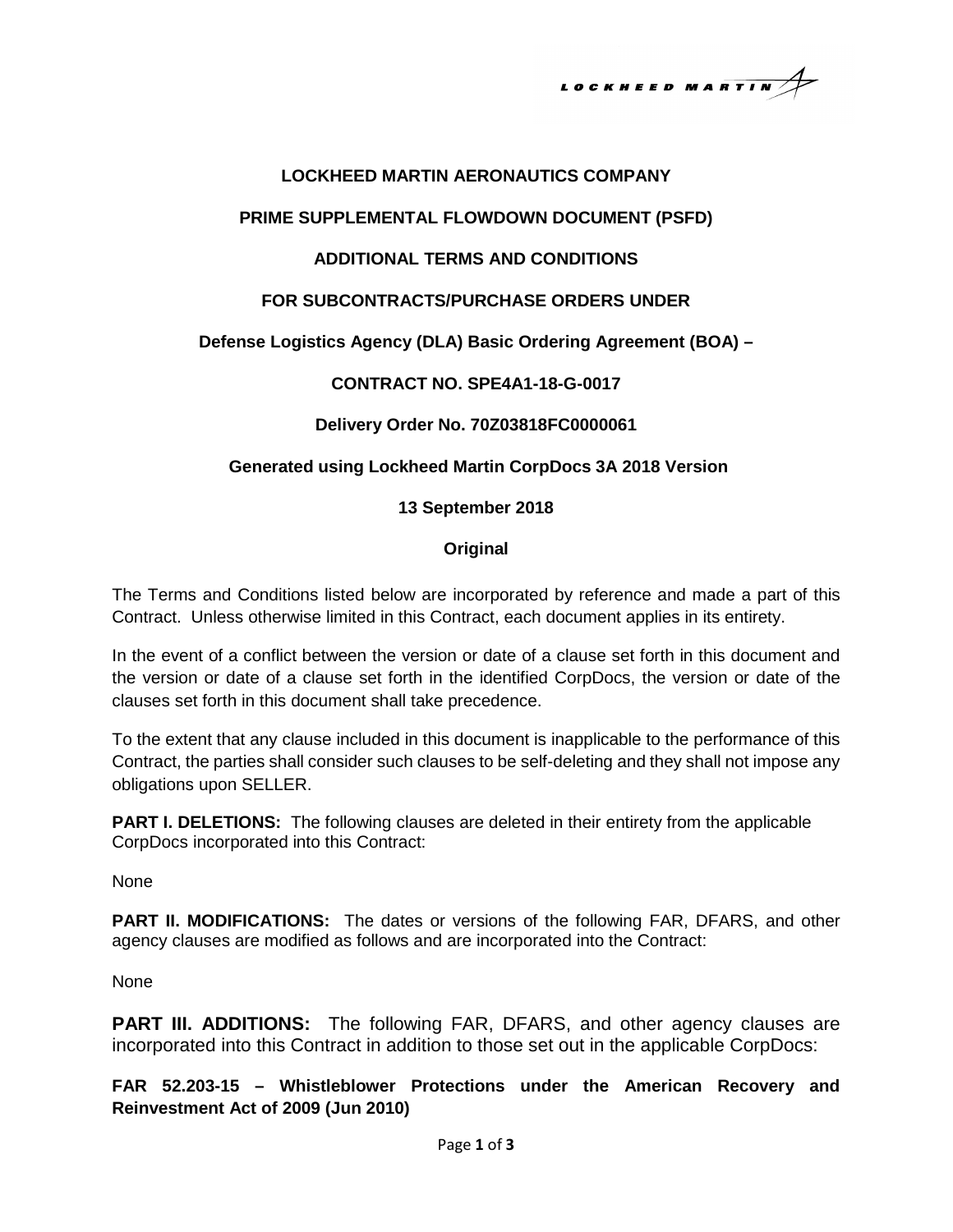LOCKHEED MARTIN

**FAR 52.211-11 – Liquidated Damages Supplies, Services or Research and Development (Sep 2000)** 

**FAR 52.232-17 0 Interest (May 2010)** 

**FAR 52.246-11 – Higher-Level Contract Quality Requirement (Dec 2014)** 

**FAR 52.246-17 - Warranty of Supplies of a Noncomplex Nature (Jun 2003)** 

**FAR 52.247-68 – Report of Shipment (Feb 2006)** 

**DFAR 252.204-7000 – Disclosure of Information (Aug 2013)** 

**DFAR 252.209-7010 – Critical Safety Items (Aug 2011)** 

**DFAR 252.211-7006 – Passive Radio Frequency Identification (Sep 2011)** 

**DFAR 252.211-7007 – Reporting of Government Furnished Property (Aug 2012)** 

**DFAR 252.217-7026 – Identification of Sources of Supply (Nov 1995)** 

**DFAR 252.225-7015 – Restriction on Acquisition of Hand or Measuring Tools (June 2005)** 

**DFAR 252.225-7036 – Buy American-Free Trade Agreements – Balance of Payments Program (Dec 2016)** 

**DFAR 252.243-7002 – Requests for Equitable Adjustment (Dec 2016)** 

**DFAR 252.245-7001 – Tagging, Labeling and Marking of Government Furnished Property (Apr 2012)** 

**DFAR 252.245-7004 – Reporting, Reutilization and Disposal (Mar 2015)** 

**FAR 52.229-6 Taxes – Foreign Fixed-Price Contracts (JUN 2003)** ("Contracting Officer" means "LOCKHEED MARTIN." Does not apply if this Contract is for a "Commercial item" as defined in FAR Part 2.101.)

**FAR 52.246-15 Certificate of Conformance (AUG 1984)** (Applies if shipping is direct to the Government.)

**DFARS 252.228-7001 Ground and Flight Risk (JUN 2010)** (In paragraph (a)(1)(i) "this contract" means "the prime contract." The following is added at the beginning of the clause: "Communications between Seller and the Government shall be made through Lockheed Martin. Any equitable adjustment provided for this clause shall be implemented in this contract to the extent such adjustment is implemented in the prime contract." Subparagraphs (d)(2)(ii), (d)(3)(ii), and the last sentence of subparagraph (j)(2) are deleted.)

# **DFARS 252.246-7000 Material Inspection and Receiving Report (MAR 2008)**

(Applies if this contract requires delivery of items directly to the Government.)